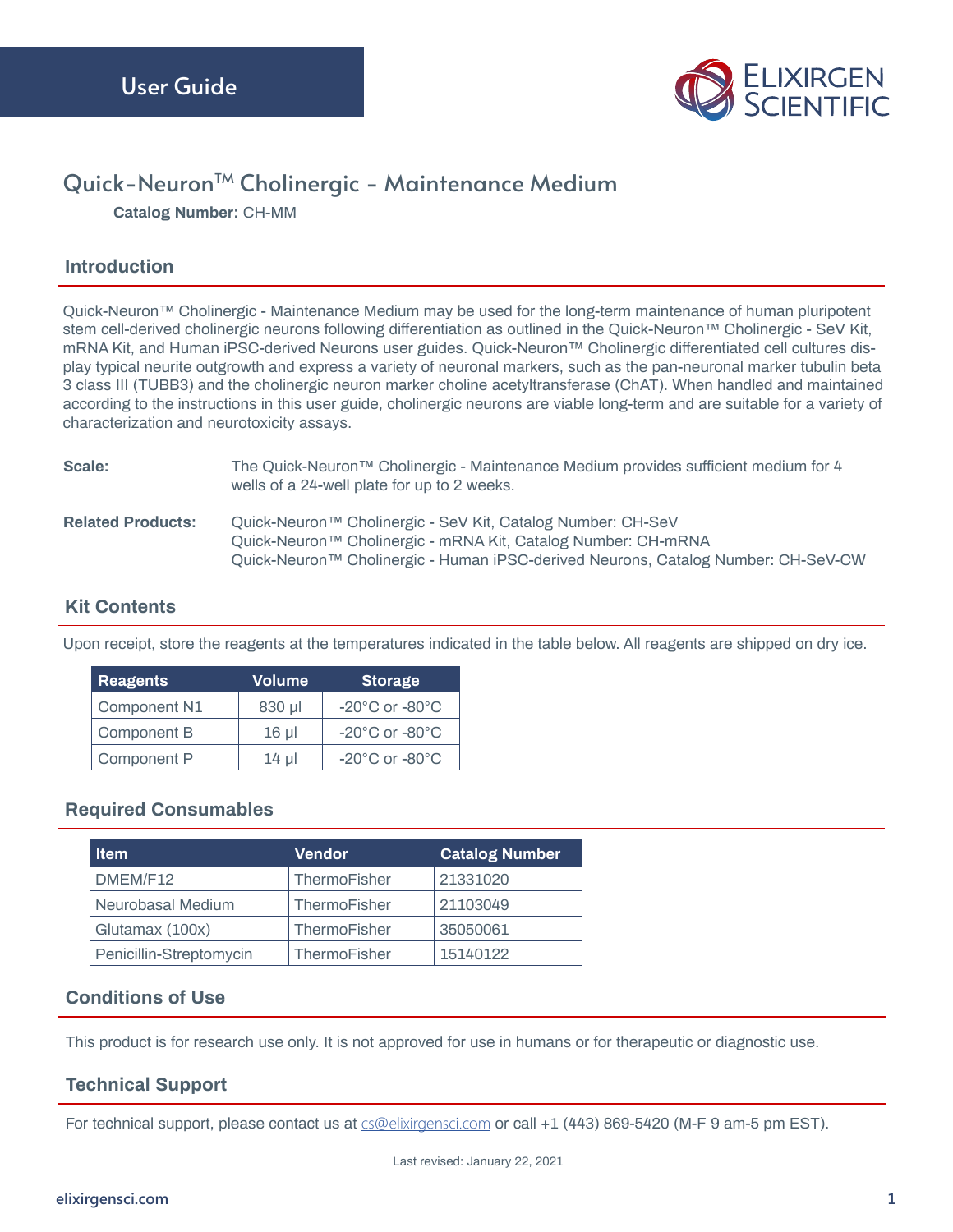# **Base Media Preparation**

#### **Medium N1**

- 1. Prepare Medium N1 using the reagents listed in the table below.
	- Thaw Component N1 at 4°C overnight or 30 minutes on ice.
	- All other reagents should be warmed at room temperature for 20-30 minutes.

| <b>Medium N1 Reagents</b>                      | <b>Volume</b> |
|------------------------------------------------|---------------|
| DMEM/F12                                       | 8 ml          |
| Neurobasal Medium                              | 8 ml          |
| 200 mM Glutamax (100x)                         | $83$ $\mu$    |
| Penicillin-Streptomycin (10000 units/ml; 100x) | $167$ µl      |
| Component N1                                   | $500$ $\mu$   |

2. Store Medium N1 for up to 2 weeks at 4°C.

• The leftover Component N1 can be discarded or saved for another use.

### **First Week**

#### **Medium N1(BP)**

- 1. Prepare Medium N1(BP) using the reagents listed in the table below.
	- Thaw Component B at 4°C overnight or 30 minutes on ice. Spin down before use.
	- All other reagents should be warmed at room temperature for 20-30 minutes.

| <b>Medium N1(BP) Reagents</b> | <b>Volume</b> |
|-------------------------------|---------------|
| Medium N1                     | 7 ml          |
| Component B                   | 7 ul          |
| Component P                   | $3.5$ ul      |

- 2. Save the leftover Component B at 4°C.
	- The leftover Component P can be discarded or saved for another use.
- 3. Warm Medium N1(BP) at room temperature for 20-30 minutes until it no longer feels cold.
- 4. Pipet out most of the old medium, but not completely (i.e., just enough to cover the surface of the well), from each well using a P1000 pipettor and add 800 μl Medium N1(B) along the wall of the well very slowly.
- 5. Incubate the cultures at 37°C, 5% CO2 for 2 days.
- 6. For subsequent medium changes, pipet out half (400 μl) of the old medium from each well using a P1000 pipettor and add 400 μl Medium N1(BP).
- 7. Repeat Step 6 every 2-3 days such as on Monday, Wednesday, and Friday for 1 week.